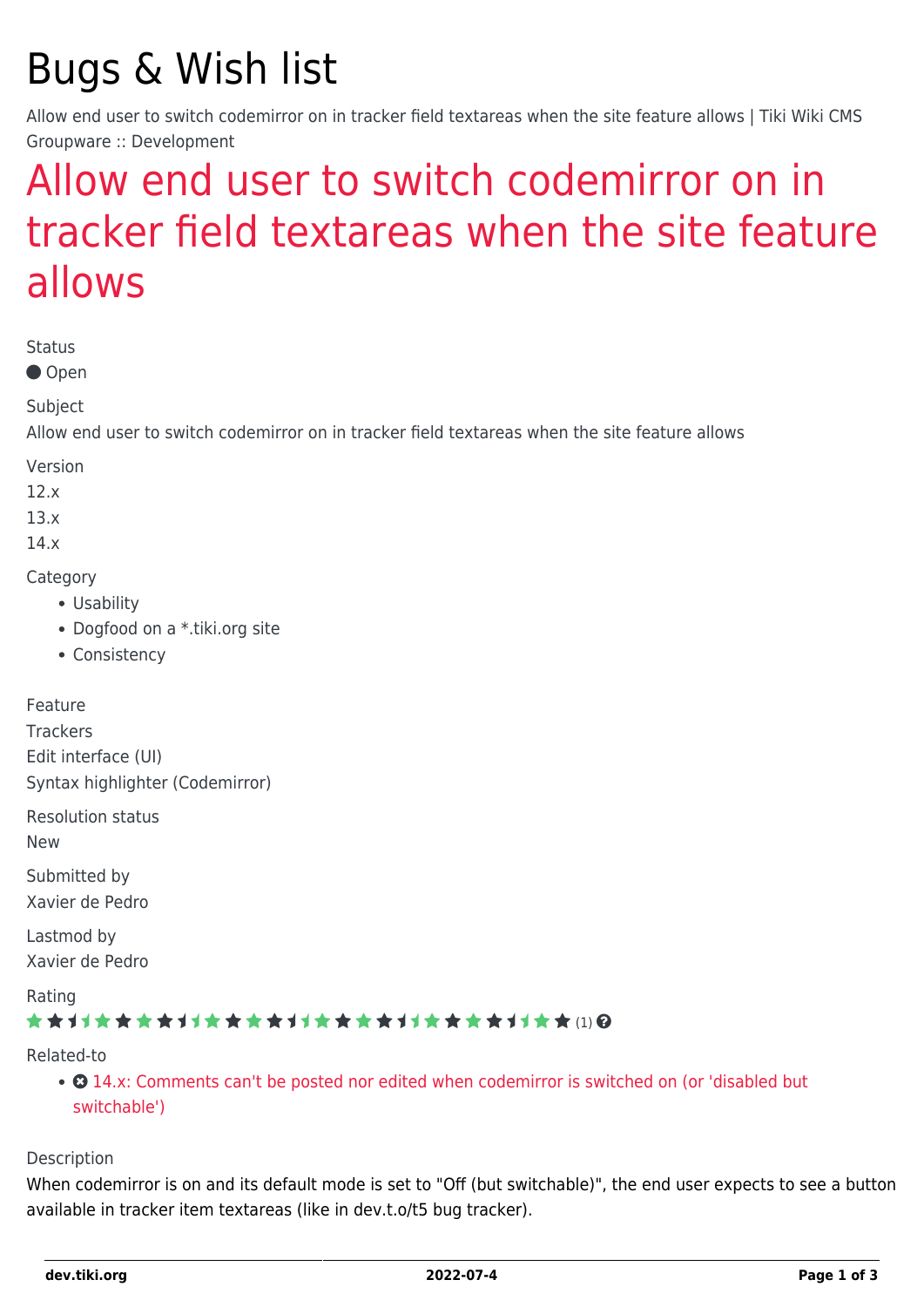But it's not available still.

To see it reproduced: Log in here: [http://xavi-9794-5064.show.tikiwiki.org/tiki-index.php?page=Contact\\_us&itemId=1](http://xavi-9794-5064.show.tikiwiki.org/tiki-index.php?page=Contact_us&itemId=1) u: admin

p: 12345

Codemirror has been set to on (with default theme). If you edit the "Contact\_us" page you'll see the content highlighted.

However, no highlighting in the tracker text area field.

Maybe the best option would be to allow the tracker admin to set an option for text areas to include the button to toggle the "highlighter" upon user request (as with text areas in wiki pages).

This way, codemirror could be set to "Disabled but switchable" (default preference in new installs), and each user could decide whether to enalbe highlighting in that text area or not (to prevent side issues in some cases with codemirror on, from happening always in all text areas, etc)

Solution

Maybe the best option would be to allow the tracker admin to set an option for text areas to include the button to toggle the "highlighter" upon user request (as with text areas in wiki pages).

This way, codemirror could be set to "Disabled but switchable" (default preference in new installs), and each user could decide whether to enalbe highlighting in that text area or not (to prevent side issues in some cases with codemirror on, from happening always in all text areas, etc)

Importance 4 Easy to solve? 8 Priority 32 Demonstrate Bug (Tiki 19+) Please demonstrate your bug on show2.tikiwiki.org Version: trunk ▼ [Create show2.tikiwiki.org instance](#page--1-0) Ticket ID 5064 Created Saturday 14 December, 2013 12:10:26 GMT-0000 by Xavier de Pedro LastModif Sunday 21 September, 2014 09:28:44 GMT-0000

### Comments